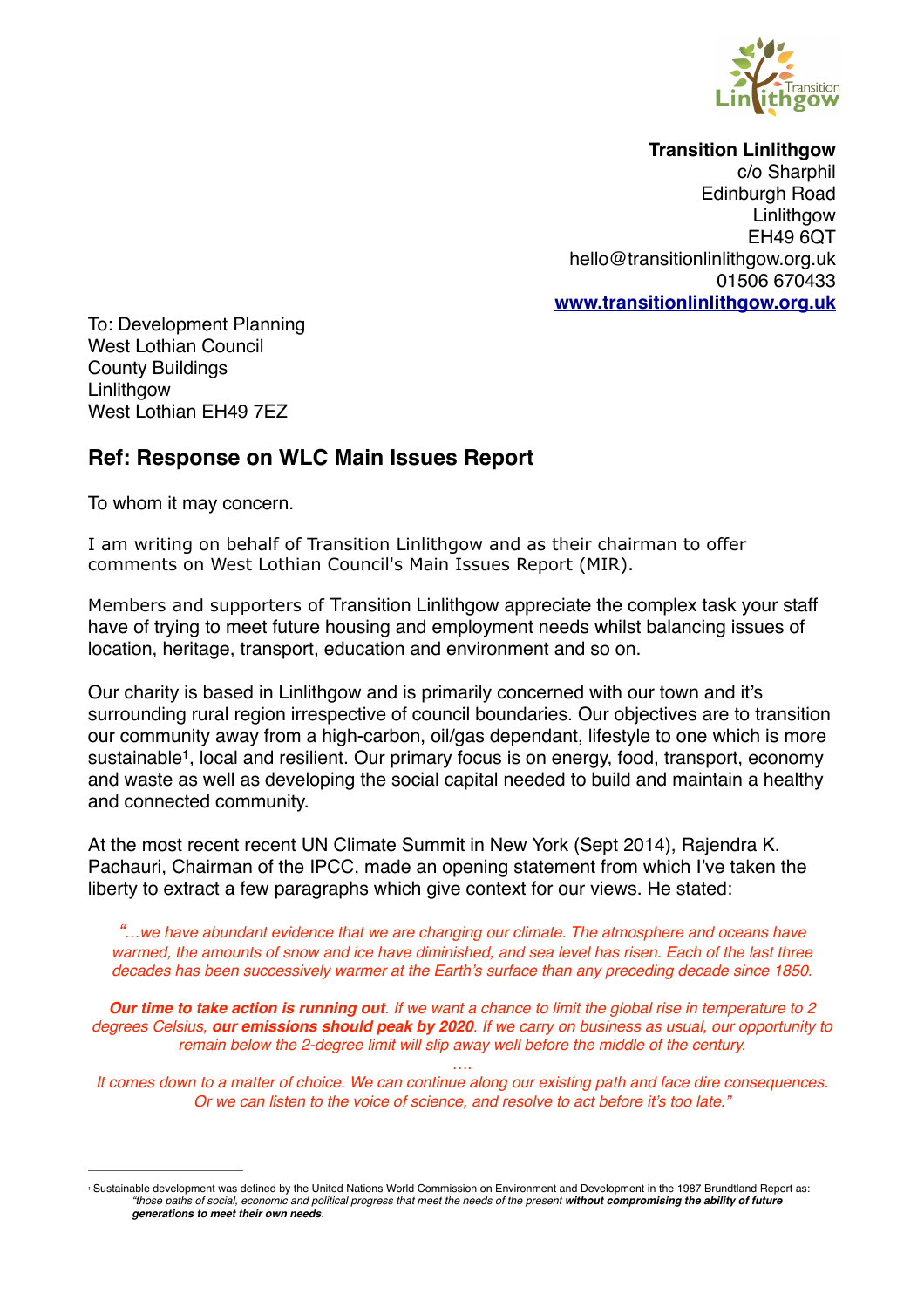Tough words from the head of the scientific community which we reiterate: "*time to act is running out*" and "*emissions need to peak by 2020*".

Clearly a 'business as usual' strategy will not work and hence the need for public, private and voluntary sectors to work together and plan for a future where jobs, housing, transport, energy supply, food and even education will be quite different.

With this in mind we must consider the lifespan of a new LDP against Climate Change (Scotland) Act targets and milestones. i.e. 42% reductions by 2020 and 80% reductions by 2050.

If we presume the estimated 10 year lifespan of the LDP and it being 2014 now, then just one revision of the LDP takes us through the 2020 date where under Scottish Gov targets, 42% of the GHG reductions need to be achieved and when Scotland's part in global emissions need to have 'peaked' as indicated by international scientists of the IPCC.

The Local Development Plan is one of the primary policy documents through which we can influence many of those emissions reductions and carbon sequestration too.

It needs to have a clear strategy on renewable energy supply, energy conservation, active and sustainable travel, a vision for a more localised food supply-chain, a low-carbon employment capacity, waste minimisation and carbon sequestration.

While our organisation does not have the resources to scan every paragraph in the MIR or it's supporting documents, we do wish to express some broad and specific views which we hope will be taken into consideration.

From a strategic perspective.

The MIR appears to be locked to the SDP which prioritises Economic Growth, housing capacity, environmental conservation, green networks, development of brownfield land, infrastructure and lastly climate change adaptation and mitigation. This is re-enforced by the council's own priorities which place climate change and protecting the environment as No.s 7 and 8. Well forgotten at the end of a long list.

Our primary concern is that this reads as 'business as usual' and contrary to the advice of global scientific community who are advocating a major shift over the next 10-20 years.

"Climate Action" comes across as an afterthought in the whole document. A bolt-on to validate a biased focus on economic growth through development. This is a "Main Issues Report" which fails to properly define or prioritise the 'real' main issues that we face on earth today. Climate Change must NOT be an afterthought, but at the core of our very intentions to manage development across West Lothian region.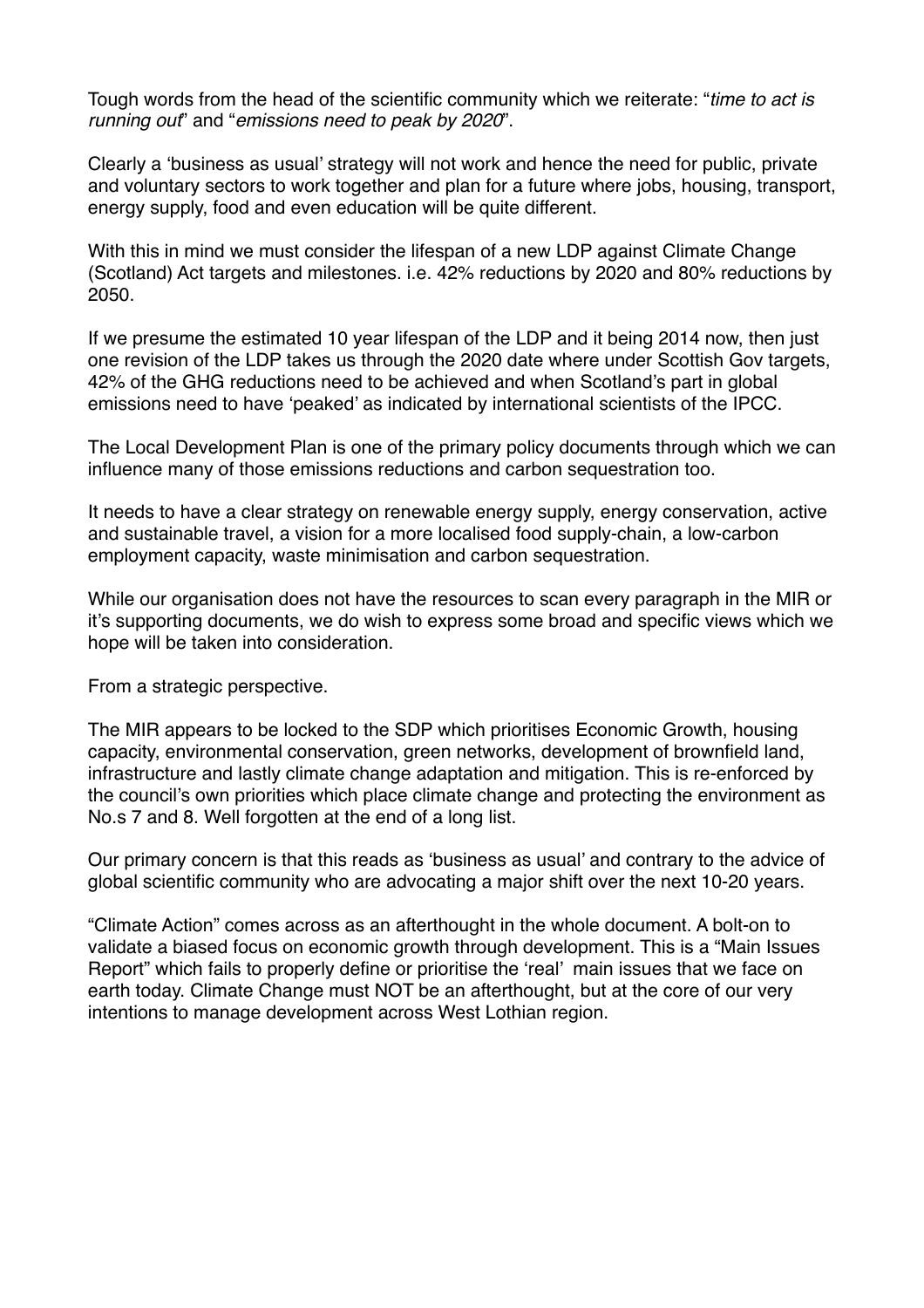We would like to see the final LDP focusing on:

#### **Energy:**

- \* A West Lothian Energy Strategy to be produced for the whole region as well as a strategy on major energy conservation opportunities.
- \* A clear partnership and action plan created between WLC, Mill Road Industrial Estate BIDS, Linlithgow High St. BIDS and the newly formed Linlithgow Natural Grid Ltd. to take Linlithgow towards energy independence through a series of projects and policies which learn from best practices across Europe and in particular Denmark/Norway etc.
- \* A West Lothian Heat Map report and identification of new development sites which optimise natural heat sources or where new district heating and other shared energy solutions work most efficiently and cost effectively.
- \* A Solar Strategy to harness this renewable energy source and to design new developments to make the most of the solar gain. This should include protection to avoid new development which might overshadow these existing solar thermal and solar PV installations.
- \* A Hydro strategy for the region, working in partnership with other local authorities to maximise the energy potential from rivers, lochs, canals and other water resources.
- \* An assessment of deep hot and wet rocks and provision to drill and explore the potential for deep geothermal heating solutions. This would be extended to assess the opportunities of extracting heat from old coal mine workings and lime caves, etc.
- \* Provision for an increase in forestry land and specifically in coppiced crops which can be used for wood fuel or other timber products.
- \* A policy rejecting ALL coal bed methane extraction or similar Fracking practices in the WL region.

### **Economy:**

\* A plan which enables the delivery of a low-carbon & resilient local economy. Maximising the potential of renewable energy, improving existing built environment to be energy efficient, formation of co-working hubs and improvement in Broadband in town centres to reduce commuting, protecting and restoration our natural environment, increasing the sharing economy, minimising waste and maximising capacity to recycle an re-use goods, increasing local food production and consumption, etc.

### **Food and Land:**

- \* A West Lothian Food Production policy, which defines land suitable for food production by class and adjusted for climate change weather variances, thus protecting prime agricultural soils.
- \* A linked green-space strategy that defines and protects communities from in-fill development and encourages the restoration of contaminated and damaged land.
- \* Identification of Land for community allotments, orchards, market gardens, glasshouses, poly-tunnels, to enable the increase of locally produced food and the associated economic and employment opportunities in the food sector.

# **Transport:**

- \* By 2020 at least 10% (ideally more) of all journeys are made by bicycle. To achieve that we improved infrastructure particularly need more safe cycle routes designed and delivered within all towns in West Lothian.
- \* EGIP needs implemented in full including the new Winchburgh train station.
- \* Air quality matters resolved and a block on any further development until a detailed action plan is in place along with a detailed assessment of the negative impact of any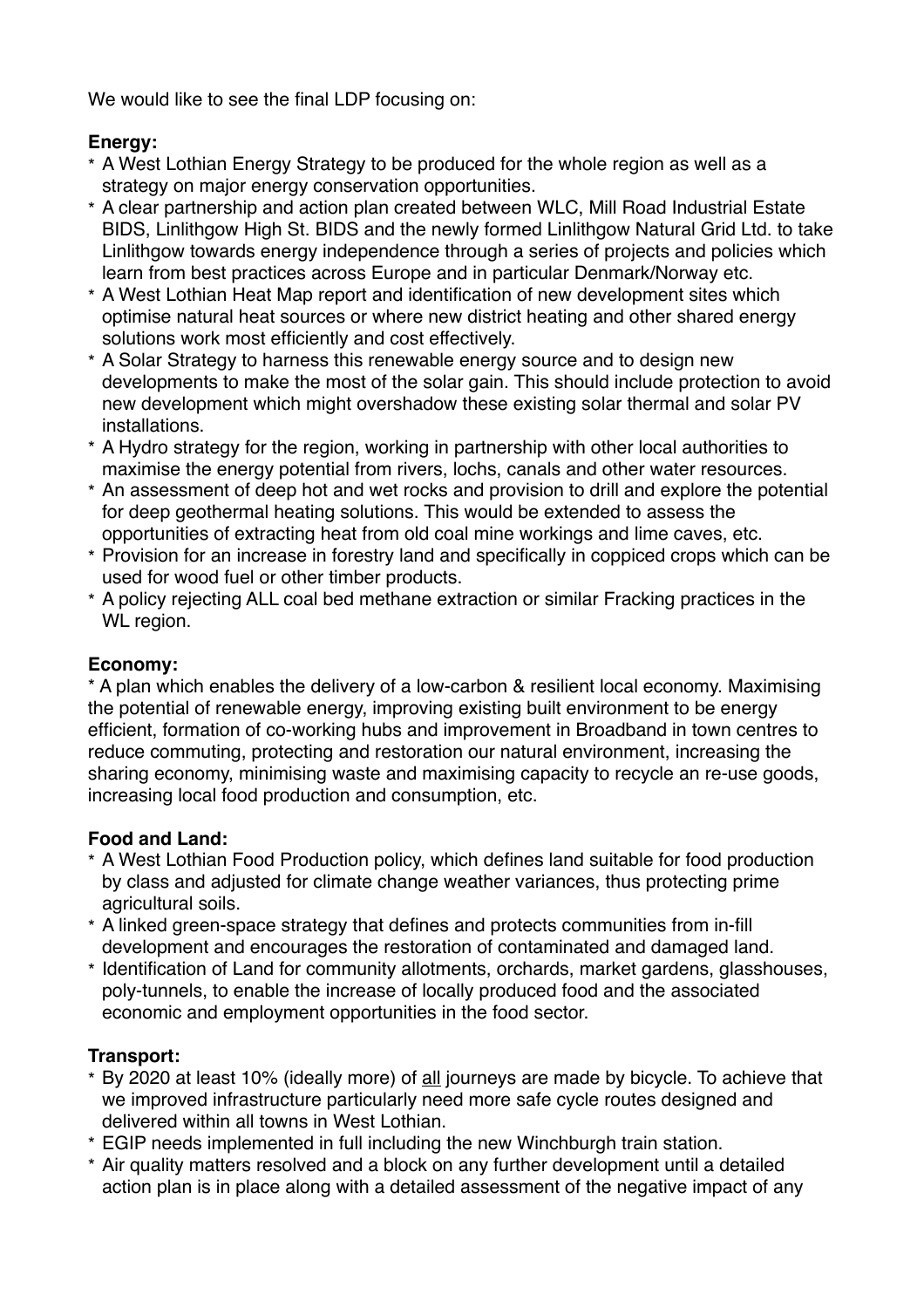future development within the town. This assessment needs to consider PM2.5's as well as PM10's and NOx. It may be relevant to other towns which also have AQM issues.

- \* Paths, pavements and bus services should be improved (quality and quantity) for Linlithgow/Linlithgow Bridge. L1 service is insufficient and does not serve the south of the high street were the gradient is more challenging for cyclists and pedestrians.
- \* Linlithgow High St needs re-designed to remove on-pavement parking and incorporate proper parking bays as per the Halcrow Fox design document, and also to narrow the main carriageway or shift the central road markings. The present 2xCar width highway on each side encourages double parking and with no traffic warden, the town is suffering and becoming a 5 car wide congestion zone. Policing is not enough and proper road and pavement design techniques need employed to make the High St safe for pedestrians, cyclists and finally car users. More space is also required for business delivery zones and car parking charges should be changed so that the High St has a cost, but the Cross Car Park is free. The reverse of the present design. This reverse would encourage cars to park away from the high st.
- \* A detailed assessment of parking needs should be completed prior to decisions on any new development. For cars, buses, short and long term stay, etc.
- \* No new roads should be constructed. M9 slip roads at Burghmuir should only be considered after a detailed traffic and air quality assessment is done.
- \* Formation of new segregated safe cycle lanes/routes for inter-town connections (in particular north-south connections from Linlithgow)
- \* Canal towpath widened and ramped connections upgraded for it's entire length within WL region and beyond in partnership with other local authorities.

#### **Housing:**

- \* A housing & land resource policy which favours more compact living arrangements such as co-housing and low-level flats, terraced houses ideally designed with shared infrastructure and minimal land use for development. Current development tends to favour detached properties and large gardens.
- \* A new policy to re-purpose empty buildings and support their conversion into housing (e.g. Stuart House, Linlithgow), with a focus on reducing the amount of empty accommodation above retail shops on our high streets.
- \* All new housing should be located as close as possible to existing town centres but balancing the need for quality green-space too.

#### **Waste:**

\* Additional land and facilities to enable new social and environmental enterprises to form with a focus on: re-use & repair, resale prior to recycling. Sites should be adjacent to existing council recycling centres.

In addition we would like a more detailed focus on the following local issues:

- \* Linlithgow Loch Water Quality to define the development/infrastructure related actions required.
- \* Linlithgow High Street Air Quality a full study on the changes to air quality for any proposed developments in the MIR and expansion of the study to include PM2.5 particulates.
- \* Flood Risks (as per SEPA mapping) a documented strategy mitigate any risks associated with flood risk zones.

In summary, we feel that the MIR and forthcoming LDP fails to properly prioritise the challenges and opportunities that come with Climate Change. A focus on creating a low